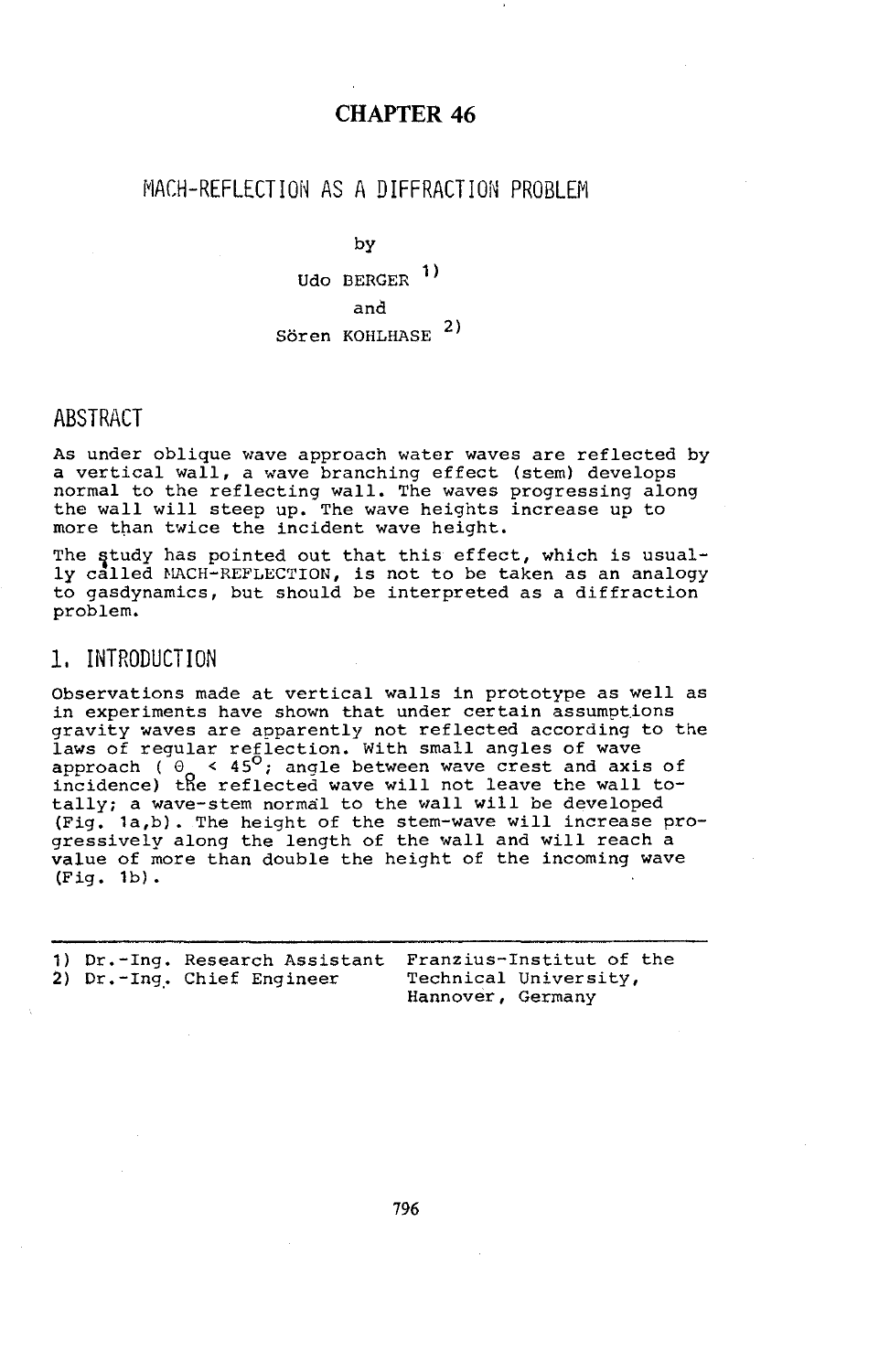

**1a 1b**

Fig. <sup>1</sup> Explanation of MACH-Reflection

PERROUD (7) and WIEGEL (13) explaining their investigations with solitary waves in analogy to the incoming flow of a compression shock against a re-entrant angle in gasdynamics named this effect MACH-reflection. Fig.1a shows the wave field in front of the wall using wave vectors. The wave strikes the structure with a small angle  $\Theta_{\alpha}$ ; a stem-wave and a reflected wave are developed. The point T of intersection between the wave crests of the stem-wave and the incident wave moves on a straight line, cutting the wall with angle  $\alpha$ .

Due to the fact that the physical problem is rather unclear and, moreover, the knowledge of the stem-height may be of considerable importance dimensioning structures against wave attack (see SFB 79 (9)) the aim of this investigation was to complete the experiments of NIELSEN and HAGER as follows: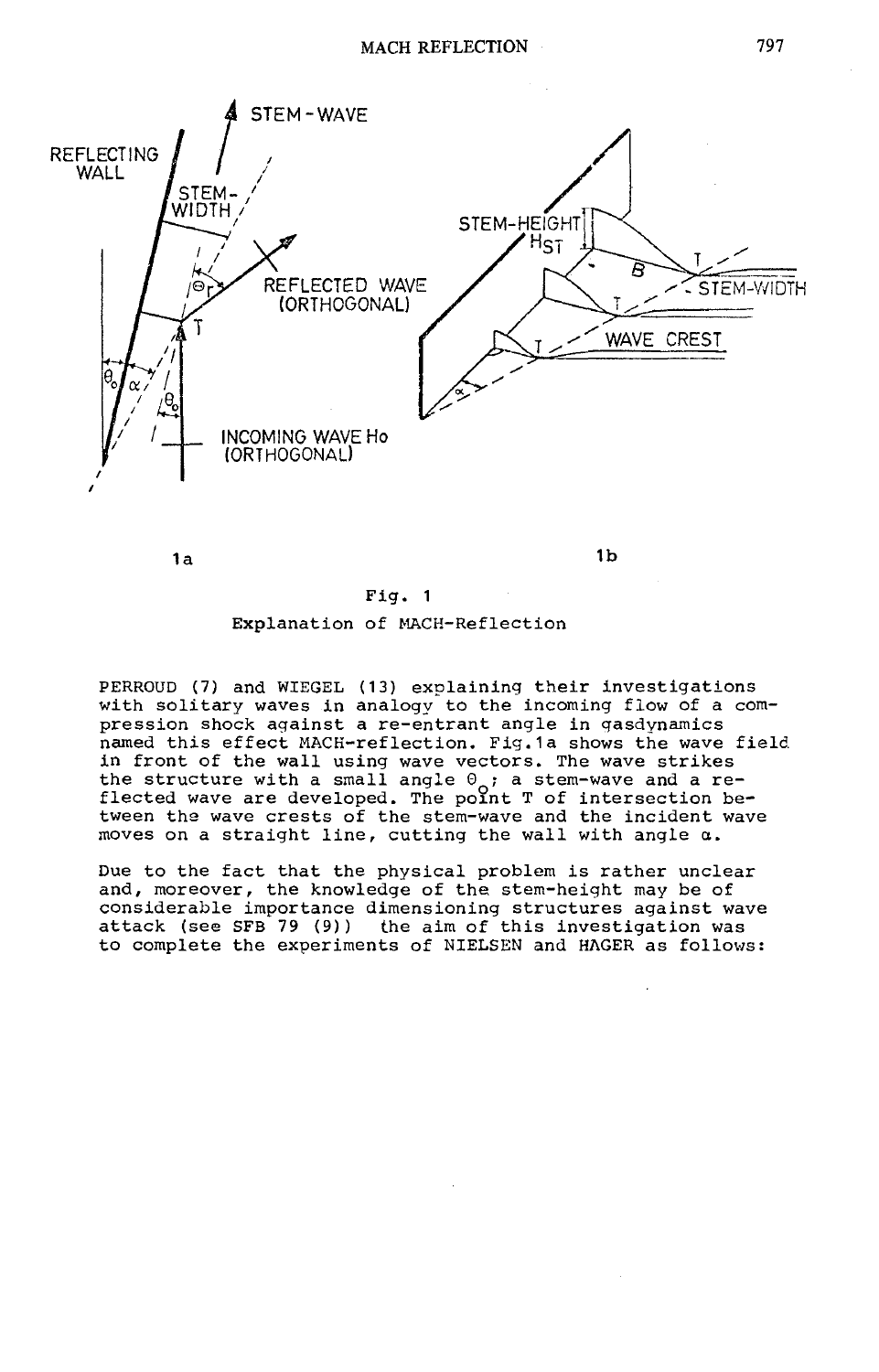by measurements of both stem-height and stem-width, as a function of the incoming wave-parameters and to give a theoretical explanation of this so-called MACH-effect.

The measurements were carried out at the FRANZIUS-INSTITUTE FOR HYDRAULICS AND COASTAL ENGINEERING, TECHNICAL UNIVERSITY OF HANNOVER using a three-dimensional wave basin from the SONDERFORSCHUNGSBEREICH 79 (Water research in Coastal Regions).

# 2. REVIEW OF PREVIOUS INVESTIGATIONS

Investigations concerning MACH-reflection of gravity waves have been conducted in the sea and in hydraulic models and with walls of different shape and slopes.

PERROUD (7), CHEN (1) and SIGURDSSON, WIEGEL (8) have studied the MACH-Effect with solitary waves at a vertical as well as at inclined walls. Bended forms also have been investigated. The measurements of NIELSEN (5) and HAGER (4) have been carried out using monochromatic waves and are restricted to straight and vertical walls.

Using a two-dimensional model, NIELSEN established the increase of the stem-height at the reflecting wall, the stemwidth as a function of the angle of incidence and of the wave length. However, the number of data is too small to show the results in a functional form. For larger angles of incidence  $($  >  $15<sup>o</sup>$ ), NIELSEN assumed that the experimental results were influenced by the rather small distance to the boundary of the model at the end of the wall.

In addition to that the reflecting wall is in contact with a lateral boundary at one end which is not in accordance with the conception of a free-standing breakwater. Finally no theoretical explanation of the MACH-reflection is given by NIELSEN.

Contrarly to the investigations of NIELSEN with rather small wave heigths and small wave lengths, HAGER's experiments have been carried out under prototype conditions.

HAGER also investigated the increase of the stem-height within an extensive programme at the jetty of the Eckernförde harbour/Germany. However, the limited number of measurements and the scattering of the data only allow qualitative conclusions.

The fundamental results of the investigations of PERROUD,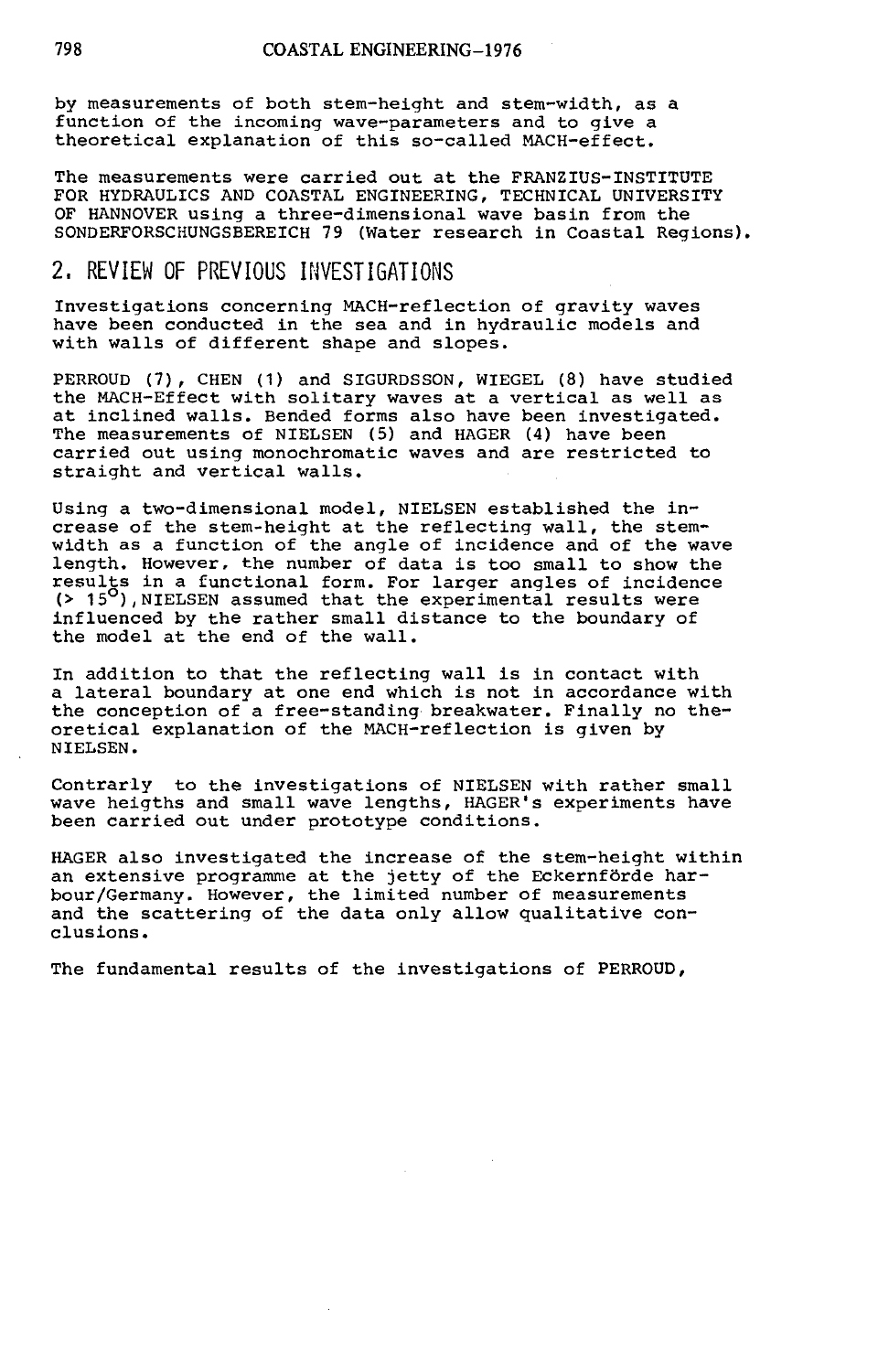| remarks<br>on theory                     | there is no theoretical<br>explenation                                                                                                            |                                                                                                                                                                                                                                                                                                                                                                                                                                                                                                                                                                                                                                                                                             | the MCH-stem-effect<br>for a solitary-wave<br>with simple geometric<br>PERROUD describes<br>connection                                                               | atem-height slong the<br>reflecting wall. The<br>equation system is<br>eimiler to PERROUD's<br>HAGER computes the                                                    |          |
|------------------------------------------|---------------------------------------------------------------------------------------------------------------------------------------------------|---------------------------------------------------------------------------------------------------------------------------------------------------------------------------------------------------------------------------------------------------------------------------------------------------------------------------------------------------------------------------------------------------------------------------------------------------------------------------------------------------------------------------------------------------------------------------------------------------------------------------------------------------------------------------------------------|----------------------------------------------------------------------------------------------------------------------------------------------------------------------|----------------------------------------------------------------------------------------------------------------------------------------------------------------------|----------|
| remarks concerning<br>the experiments    |                                                                                                                                                   | wrong bocause the model<br>the stem-width at the<br>end of the wall can be<br>NIELSEN mentions that<br>the first part of the<br>reflecting wail<br>touches the wail of<br>the test basin<br>the exporiments of<br>the 2.NACH-stem have<br>only baen done quali-<br>is too small<br>tetively                                                                                                                                                                                                                                                                                                                                                                                                 |                                                                                                                                                                      | the dependence of the<br>stem-height of the in-<br>coming wave on angle<br>of incldence, changes                                                                     |          |
|                                          | NIELSEM shows, that<br>there is a reflecting<br>wave with an angle $0'_{5}20'$<br>behaviour of the<br>refiecting wave<br>es opposed to<br>PERROUD |                                                                                                                                                                                                                                                                                                                                                                                                                                                                                                                                                                                                                                                                                             | the wave height of the<br>reflecting wave is<br>emalier than that of<br>the incoming wave<br>no reflecting wave for<br>an angle of incidence<br>$\frac{6}{90}$ < 200 |                                                                                                                                                                      |          |
|                                          | stem-enjle                                                                                                                                        | the stem-anglo de-<br>creases with an in-<br>creasing angle 0.                                                                                                                                                                                                                                                                                                                                                                                                                                                                                                                                                                                                                              | the etem-angle<br>decreasas                                                                                                                                          |                                                                                                                                                                      | Pig. 2.1 |
| 20 年 4 月 4 日 4 日 4 日 4 日 4 日 4 日 4 日 4 日 | stem-width                                                                                                                                        | Supposition: the stem-<br>width increases linearly<br>progressively along the<br>length of ths wall<br>stem-vidth with<br>increasing wave-haight<br>decrease of the atem-<br>width with increasing<br>water level<br>decrease of the<br>stem-width with<br>increasing angle $\Theta_o$<br>independent of the<br>wave-height<br>increase of the                                                                                                                                                                                                                                                                                                                                              | soiitar/ wave is smaller<br>than that of the perio-<br>the stem-width increa-<br>ses linearly siong the<br>length of the wall<br>the stem-width of the<br>dic vavee  |                                                                                                                                                                      |          |
|                                          | stem - height                                                                                                                                     | the stem hoight in<br>independent of the wave<br>length<br>increase of the stem-<br>height with increasing<br>angle of incidence $0_0$<br>The second MCB-stem<br>effect is not observed<br>in ahoaling water<br>in deep water the 2.<br>MACH-stem increases<br>with an increasing<br>angle of inclidence 0.<br>Remarks                                                                                                                                                                                                                                                                                                                                                                      | the stem-height is a<br>function of the angle<br>of incidence and has<br>$^{9}$ + 45,0°<br>$9.22.5^{\circ}$<br>two muxima                                            | the stem-height is a<br>function of the angle of<br>incidenceand increases<br>progressively along the<br>length of the wall                                          |          |
| author                                   | HIELSEN<br>(5)                                                                                                                                    | $e^{\alpha \overline{C}}$<br>nang<br>dimensions of<br>the test basin<br>monochromatic<br>wavee<br>$rac{6}{3}$<br>$rac{6}{3}$<br>$rac{1}{3}$<br>$rac{1}{3}$<br>$rac{1}{3}$<br>$rac{1}{3}$<br>$rac{1}{3}$<br>$rac{1}{3}$<br>$rac{1}{3}$<br>$rac{1}{3}$<br>$rac{1}{3}$<br>$rac{1}{3}$<br>$rac{1}{3}$<br>$rac{1}{3}$<br>$rac{1}{3}$<br>$rac{1}{3}$<br>$rac{1}{3}$<br>$rac{1}{3}$<br>$rac{1}{3}$<br>$rac{1}{3}$<br>$rac{1}{3}$<br>$rac{1}{3}$<br>$0.49$ 14.63 0.07<br>0.22<br>$\left\{ \begin{array}{c} 8 \\ \text{cm} \end{array} \right\}$ $\left\{ \begin{array}{c} 2 \\ \text{cm} \end{array} \right\}$ $\left\{ \begin{array}{c} 8 \\ 3 \\ \text{cm} \end{array} \right\}$<br>45.72<br>1.07 | $\frac{1}{2}$<br>ಀೢ<br>the same basin<br>$rac{38}{2}$<br>solitary vave<br>ziro<br>PERIOUD<br>as NIELSEN<br>ĉ<br>$-\frac{2}{5}$<br>$\frac{1}{2}$<br>1.52              | $rac{250}{1000}$<br>$\frac{1}{\sqrt{2}}$<br>Eckernförde harbour<br><b>0.05</b><br>wind wave<br>ziq<br>NAGER<br>(4)<br>.]<br>-<br>3800<br>$\frac{1}{\epsilon}$<br>165 |          |

PREVIOUS EXPERIMENTAL AND THEORETICAL EXAMINATIONS OF THE MACH-REFLECTION AT STRAIGHT VERTICAL MALLS

**MACH REFLECTION** 

799

 $\ddot{\phantom{a}}$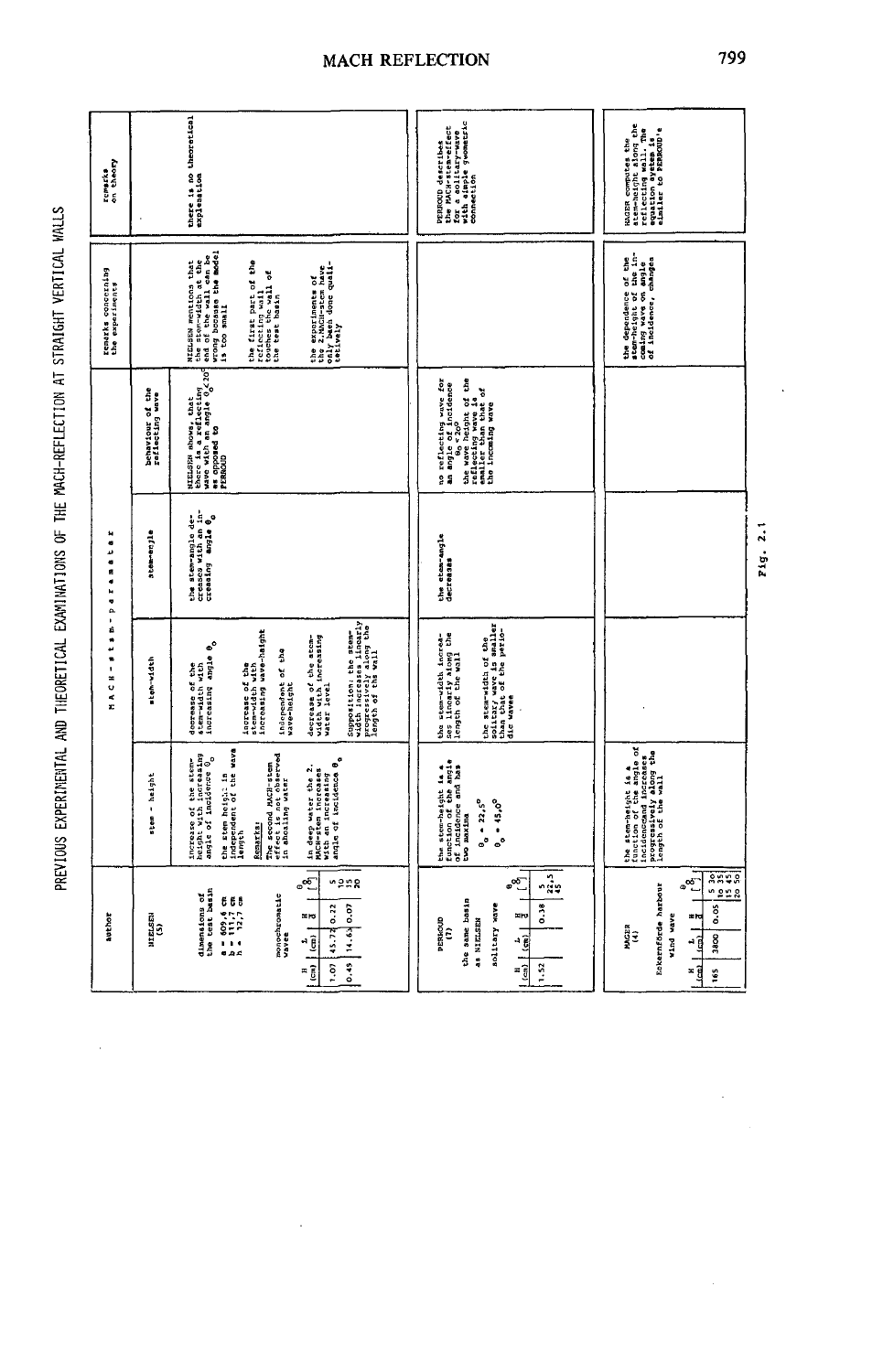NIELSEN and HAGER are summarized in Fig. 2.1. The stem-height increases with the increasing angle of incidence for solitary waves as well as for regular (monochromatic) waves. The stem-height and the stem-width increase in the direction of wave propagation. The stem-width decreases with the increasing angle of incidence. The decrease of the stem-angle is not mentioned very much by NIELSEN, but is readily understood from the decrease of the stem-width with the increasing angle of incidence and is similar to PERROUD's results. The observation of a second MACH-stem for periodical deep-water waves is remarkable.

Theoretical investigations about MACH-reflection of gravity waves have been conducted by PERROUD and HAGER. The analytical solution of PERROUD is connected to the problem of a solitary wave and may not be used in connection with periodical waves. The four unknown parameters - height of the stem-wave, height of the reflected wave, angle of reflection and angle of the stem - are determined by a four-equation-system, which can only be solved implicitely. Two equations of the system are found from geometrical considerations and the other two equations are deduced from the mass and energy-conversion conditions. The theoretical statement of HAGER is similar to PERROUD's and leads to the calculation of the stem-height only. This statement doesn't agree with the experimental results.

# 3. DIFFRACTION THEORY

From the previous chapter it may be seen that for monochromatic waves there is no theory to calculate the wave pattern, i.e. stem-height and stem-width, with sufficient accuracy. If we suppose that the MACH-reflection has to be interpretated as a diffraction-problem in the area of reflection as opposed to how it was formerly investigated, a new theoretical concept must be examined.

From the linear partial differential equation

#### $\Delta \Phi = 0$

and using a polar coordinate system and the well-known boundary conditions of the linear wave theory, we get the scalar wave equation.

> $\Delta$  F +  $k^2$  . F = O ;  $\Delta$  in polar coordinates  $k = \frac{2 \pi}{t}$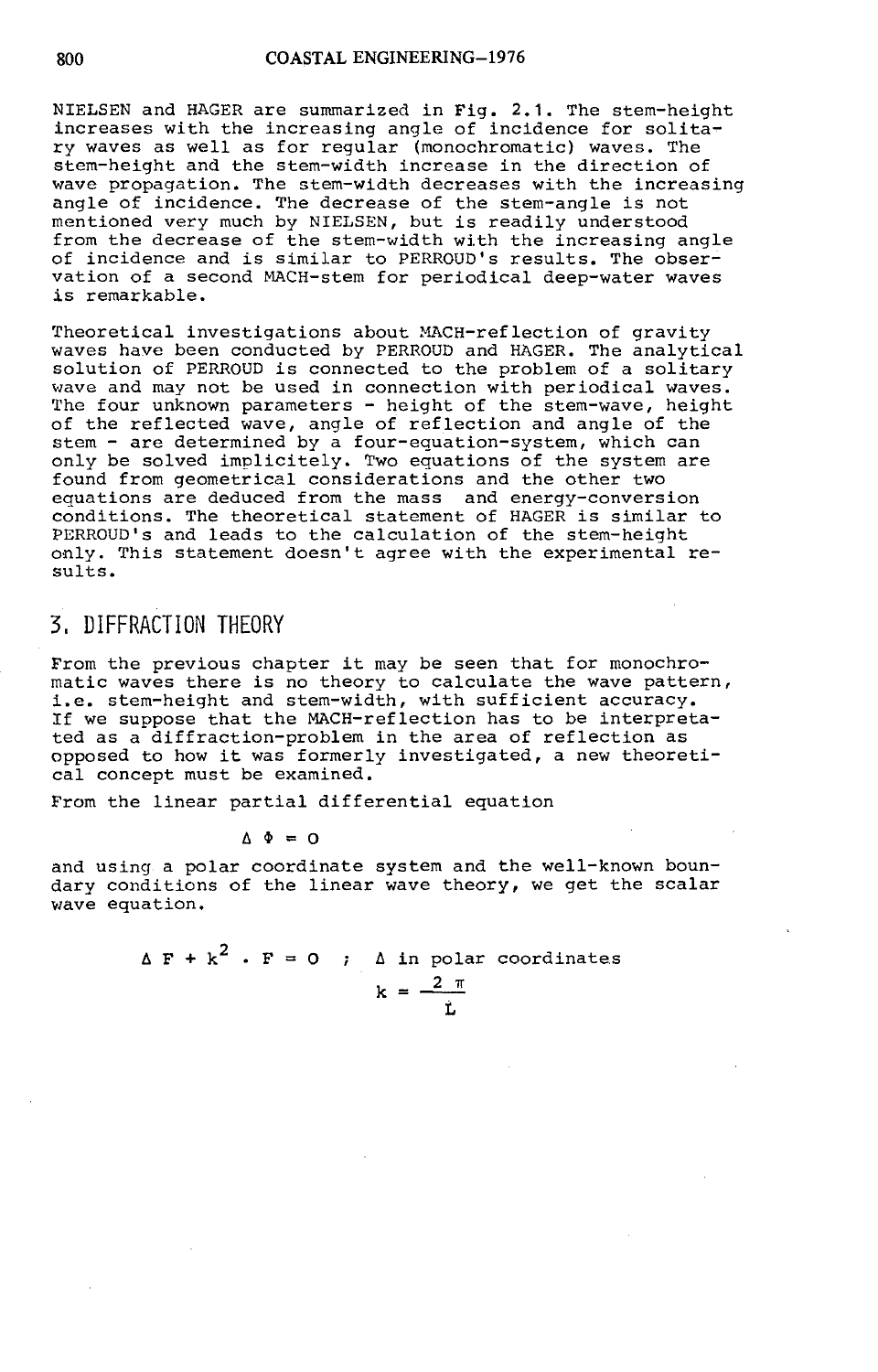As shown in (6) after some transformations it can be seen that the modulus of F (r, 0) is equal to the diffraction coefficient

$$
K = \frac{\text{height of diffracted wave}}{\text{incoming wave height}} = |F(r, \theta)|
$$

The solutions of the scalar wave equation aren't uniquely determined in infinity through specified sources as opposed to potential equations. The wave equation allows standing waves as a solution, which would physically mean that waves coming from infinity superimpose waves coming from the finiteness. To avoid this, the radiation condition (11) must be determined. This prevents all energy from infinity. Analytically it is enough to say that the solutions of the scalar wave equations have the following condition in infinity

$$
F \longrightarrow \frac{e^{-ikr}}{\sqrt{r}}
$$

SOMMERFELD (12) gives a comprehensive definition of the radiation condition

> $\lim_{r \to \infty} r$  (  $\frac{\delta F}{\delta r}$  - ikF)  $r \rightarrow \infty$

and shows that the solution of the scalar wave-equation is uniquely determined.

For the special case of the half-infinite breakwater, SOMMERFELD has found a solution which allows the computing of the diffraction for all wave-lengths.

SOMMERFELD's solution



Fig. 3.1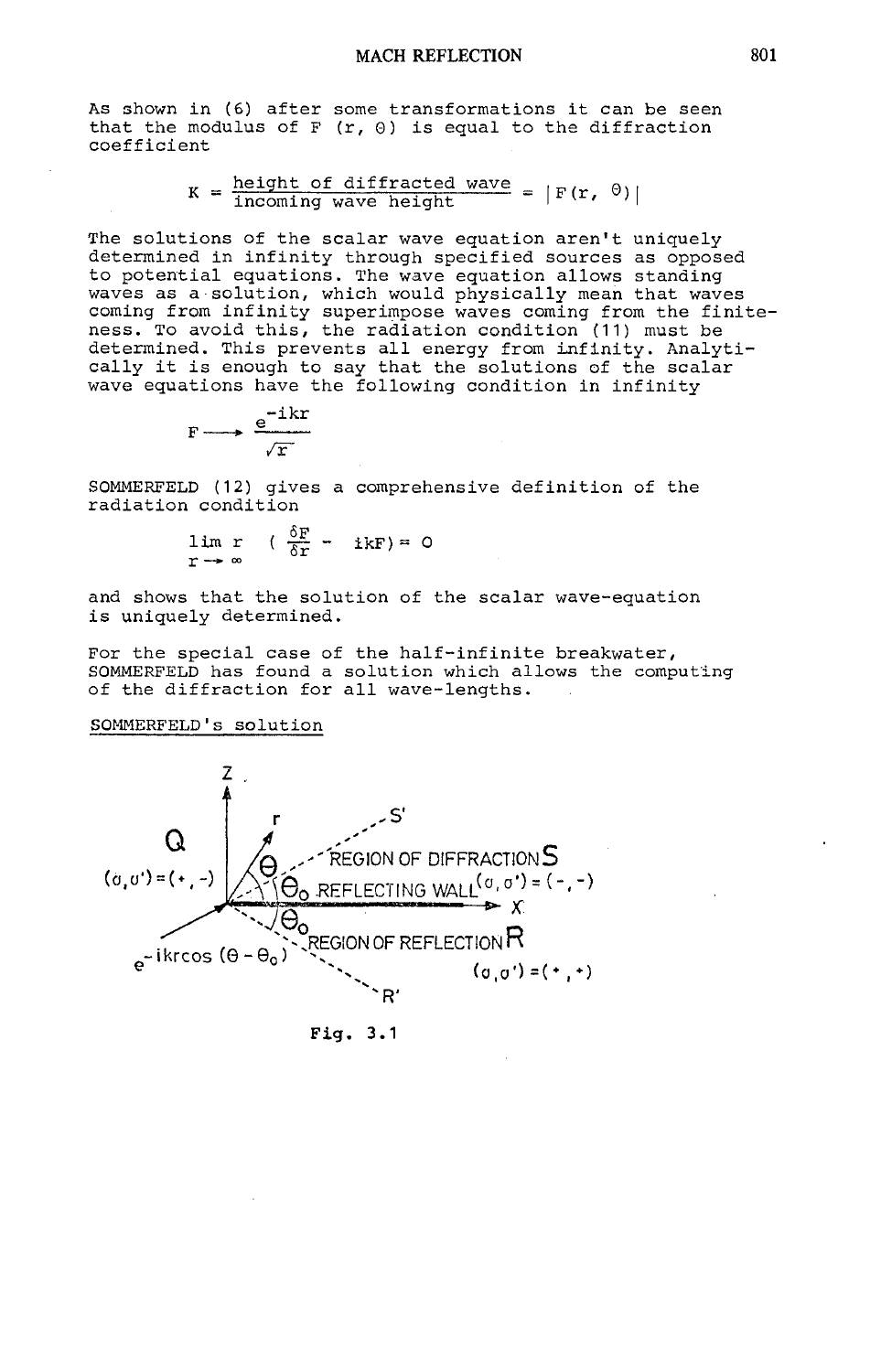Without mentioning the derivation of the solution function which had been handled in (12), the solution of the searched function is given with the period <sup>4</sup> *f.*

$$
F = f(r, \theta - \theta_0) \pm f(r, \theta + \theta_0)
$$
\n
$$
f(r, \theta - \theta_0) = F(r, \theta, \theta_0) \cdot \frac{1 + i}{2} \int_{-\infty}^{\infty} e^{-i \frac{\pi}{2} t^2} dt
$$
\n
$$
\sigma = 2 \sqrt{\frac{kr}{\pi}} \sin \frac{1}{2} (\theta - \theta_0)
$$
\n(3.1)

 $\mathcal{L}_{\mathcal{A}}$ 

 $\sim$   $\sim$ 

 $\lambda$ 

Putting the result in equation (3.1) we get the solution of the diffraction problem:

 $\mathbf{v}$ 

 $\cdot$ 

$$
F(r,\theta) = e^{-ikr \cos(\theta-\theta_0)} \cdot \left(\frac{1+i}{2}\int_{-\infty}^{\pi} e^{-i\frac{\pi}{2}t^2} dt\right)
$$

$$
\frac{\Psi(\sigma)}{\frac{\sigma'}{2}} = e^{-ikr \cos(\theta + \theta_0)} \cdot \left(\frac{1+i}{2} \int_{-\infty}^{\sigma} e^{-i \frac{\pi}{2} t^2} dt\right)
$$
 (3.2)

$$
\begin{array}{c}\n\psi \ (\sigma')\n\end{array}
$$

$$
\sigma' = -2 \sqrt{\frac{kr}{\pi}} \sin \frac{1}{2} (\theta + \theta_0)
$$

In this case the integral  $\Psi$  (0) can be written in a similar way **way <sup>O</sup> <sup>a</sup>**

$$
\psi(\sigma) = \frac{1+i}{2} \Big( \int_{-\infty}^{\infty} e^{-i \frac{\pi}{2} t^2} dt + \int_{0}^{\infty} e^{-i \frac{\pi}{2} t^2} dt \Big)
$$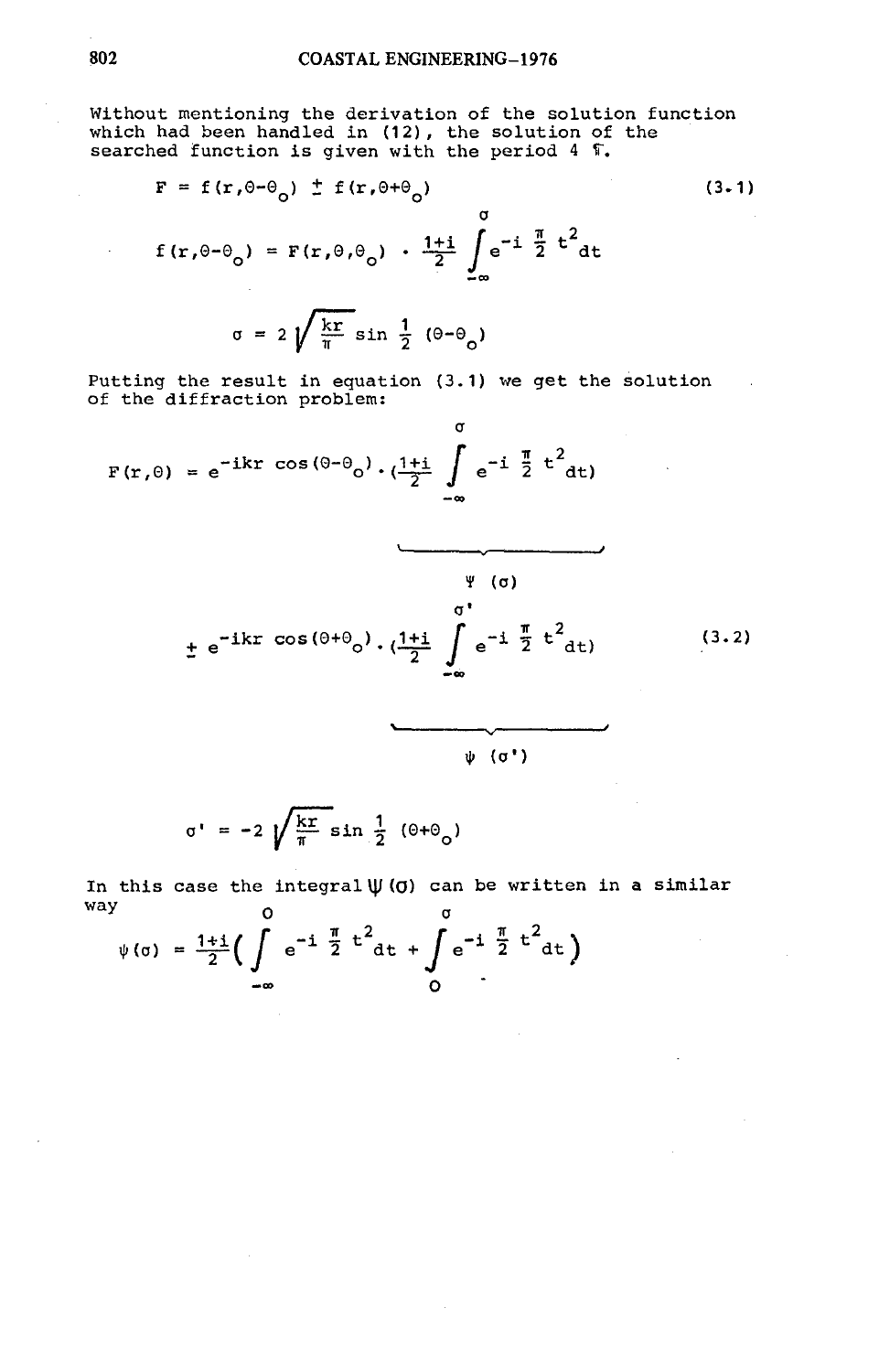Using the LAPLACE-integral after the first integral

$$
\int_{0}^{\infty} -e^{-\alpha t^{2}}dt = \frac{1}{2}\sqrt{\frac{t}{\alpha}}
$$

and splitting up the second integral into a real and an imaginary part, we get:

$$
\psi(\sigma) = \frac{1+i}{2} \left( \frac{1-i}{2} \right) + \int_{0}^{\sigma} \cos \frac{\pi}{2} t^{2} dt - i \int_{0}^{\sigma} \sin \frac{\pi}{2} t^{2} dt
$$

$$
\psi(\sigma) = \frac{1+i}{2} \left( \frac{1-i}{2} + M - i N \right),
$$

by which

$$
M = \int_{0}^{\sigma} \cos \frac{\pi}{2} t^2 dt
$$
  

$$
N = \int_{0}^{\sigma} \sin \frac{\pi}{2} t^2 dt
$$

M and N are the FRESNEL-integrals.

To discuss the physical problems, in fig.3.1 the lines OS'<br>and OR' are marked as are the shadow borders that are generated through the incoming and reflected wave. We get three regions S,Q,R. *a* and *a'* possess <sup>a</sup> special sign in each of these parts. That is, for e.g., in the area S:

$$
\sigma^{(1)} = (-) 2 \sqrt{\frac{k \cdot r}{\pi}} \sin (\frac{1}{2} (\theta^{(\pm)} \theta_{0}))
$$
  
\n
$$
\theta - \theta_{0} < 0 \implies \sigma < 0
$$
  
\n
$$
\theta + \theta_{0} > 0 \implies \sigma' < 0
$$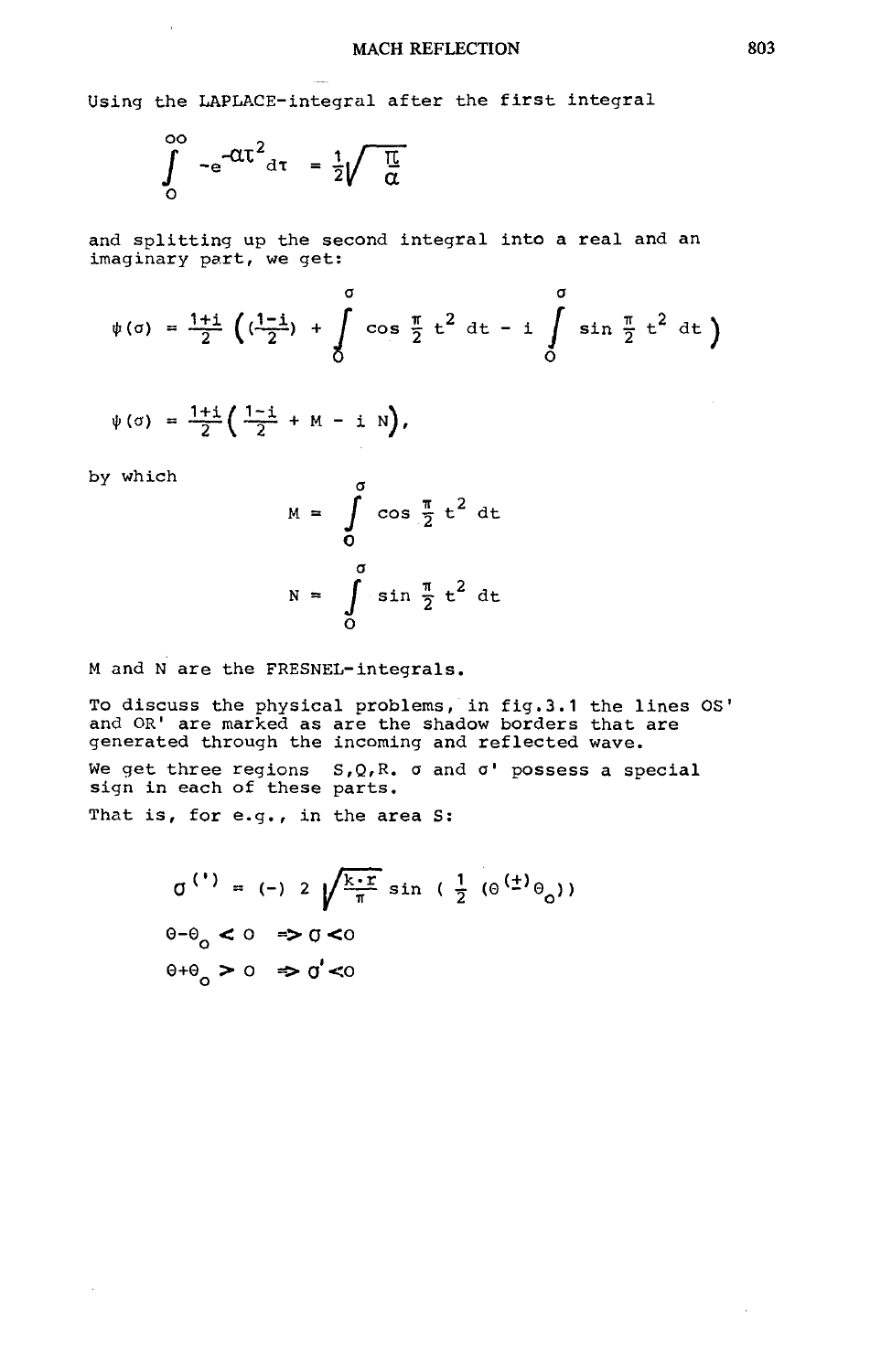That is why the regions (fig.3.1) have the following arrangements of signs

> $S - \text{region}$   $(\sigma, \sigma') = (-,-)$  $Q - \text{region}$   $(\sigma, \sigma') = (+, -)$  $R - \text{region} \qquad (\sigma, \sigma') = (+, +)$

The wave-heights in the three regions finally result in the following solutions:

a) In the region of the geometrical shadow  $\sigma < \sigma$ ,  $\sigma' < \sigma$ 

$$
F(r,\theta) = \psi(-\sigma) e^{-ikr \cos(\theta-\theta_0)} + \psi(-\sigma') e^{-ikr \cos(\theta+\theta_0)}
$$

b) in the unshadowed region a>o, *a'<o*

$$
F(r,\theta) = e^{-ikr \cos(\theta-\theta_0)} \cdot \left\{ \begin{matrix} \psi(\sigma) e^{-ikr \cos(\theta-\theta_0)} \\ +\psi(-\sigma') e^{-ikr \cos(\theta+\theta_0)} \end{matrix} \right\}
$$

c) in the reflecting region  $\sigma > 0$ ,  $\sigma' > 0$ 

incident wave **reflected** wave  $F(r, \theta) = e^{-ikr} \cos(\theta - \theta_0)$  +  $\mathrm{e}^{-\mathrm{i}\kappa r\,\cos\left(\theta+\theta_{_{\mathrm{O}}}\right)}$ (3.3)  $-\left(\sqrt[4]{(-\sigma)}\,\mathrm{e}^{-\mathrm{i}\, \mathbf{k} \mathbf{r}}\,\,\cos\left(\theta-\theta_{\mathrm{o}}\right){}_{+\psi}\left(-\sigma^{*}\right)\mathrm{e}^{-\mathrm{i}\, \mathbf{k} \mathbf{r}}\,\,\cos\left(\theta+\theta_{\mathrm{o}}\right)\,\right)$ diffracted wave

This solution in the reflecting region describes the MACHreflection of gravity waves. Computing the wave-height in front of the wall (stem-height) it is

$$
\frac{H_S}{H} = F(r, \theta)
$$

The equation (3.3) was computed in Fortran IV.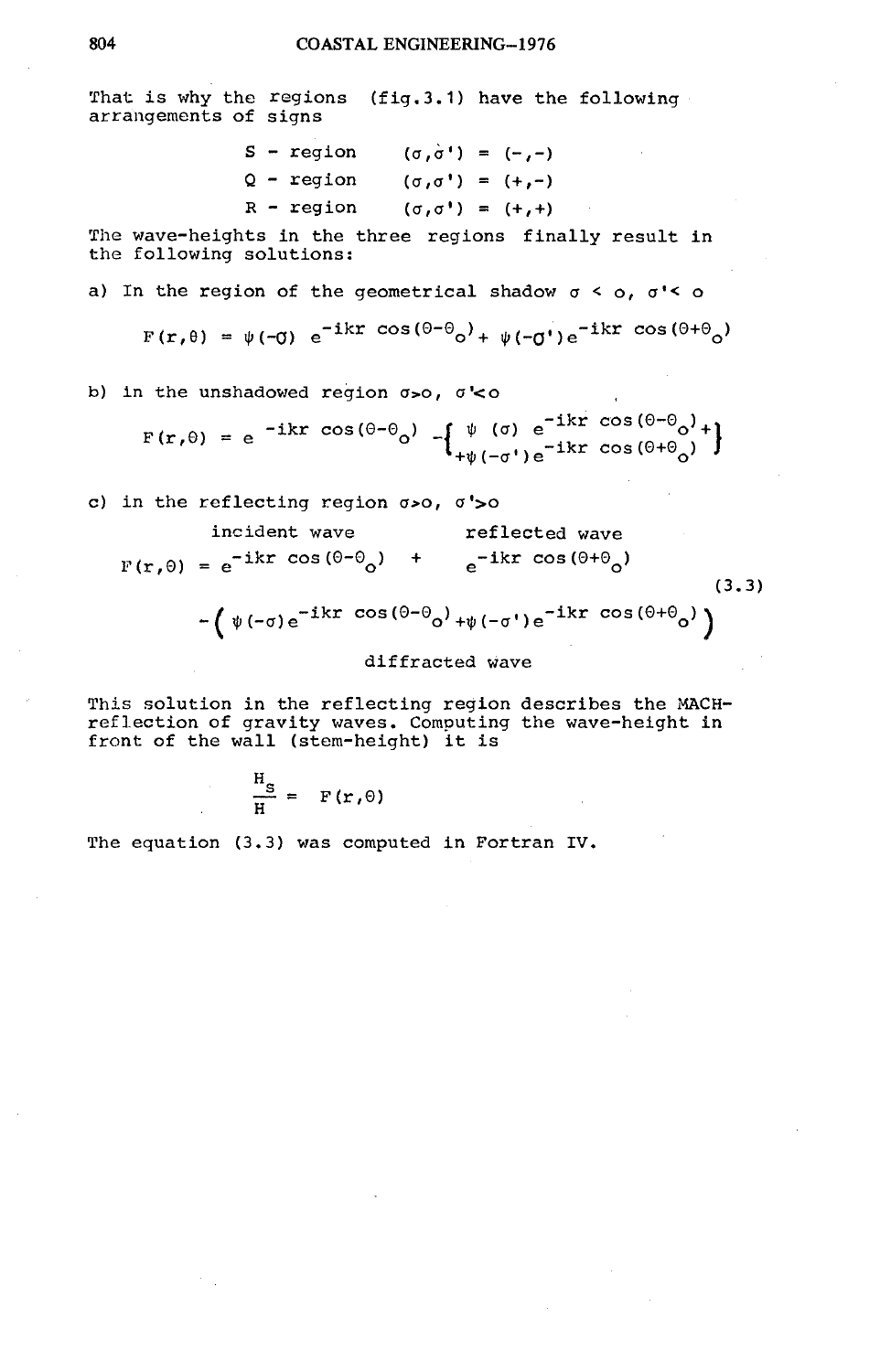# 4. HYDRAULIC MODEL AND TEST CONDITIONS

The wave<sub>p</sub>basin mentioned before has the dimensions 18.3  $\mathsf{x}$  45.0  $\mathsf{m}^2$ , the test area was 11.0  $\mathsf{x}$  45  $\mathsf{m}^2$ . The lateral limitations (guide vanes) in the direction of the wave orthogonals have been installed to control the energy entry of the waves. The length of the reflecting wall has been 7,32 m or 9.80 m respectively. Opposite to the wavemakers, a wave absorber has been installed in the basin consisting of a 7.6°-slope and specially-designed wave absorbing elements which have been tested in some pilot tests (2) before.

The basin is covered by an electrical driven measuring bridge mouvable with constant speeds of <sup>5</sup> m/min or 20 m/min for measuring the wave field. Resistance-type wave gauges BOTER (3)) were used for all tests. The wave heights were registered on a thermosensitive recording instrument.

Mechanical and electrically controlled wavemakers were used for the tests. The movement of the wave paddles was adjustible corresponding to the chosen wave parameters. The combined motion components (translatory + rotary) have been optimized using special tests for these machines at the FRANZIUS-INSTITUT.

Despite this, some model-caused inaccuracies in the experiments should be noted. The reflection-coefficient of the waveabsorber was in the order of 9%, but the error in reproducibility of single tests (measuring time 30 min.) was in the order of 2% only. In addition to the reflection at the wave absorber and re-reflection at the wavemaker-paddle, transverse oscillations in the wave field could be seen leading, to some extent, to disturbances in the wave field. But modelcaused reflections have not been investigated in more detail within this programme and the test results reported in this paper show the original (unfiltered) data.

# 5. RESULTS OF MEASUREMENTS AND COMPARISON WITH DIFFRACTION

### THEORY

The stem-height has been measured for different wave heights and wave lengths as a function of the direction of the incident wave as shown in fig. 5.1. The water depth was constant in all tests.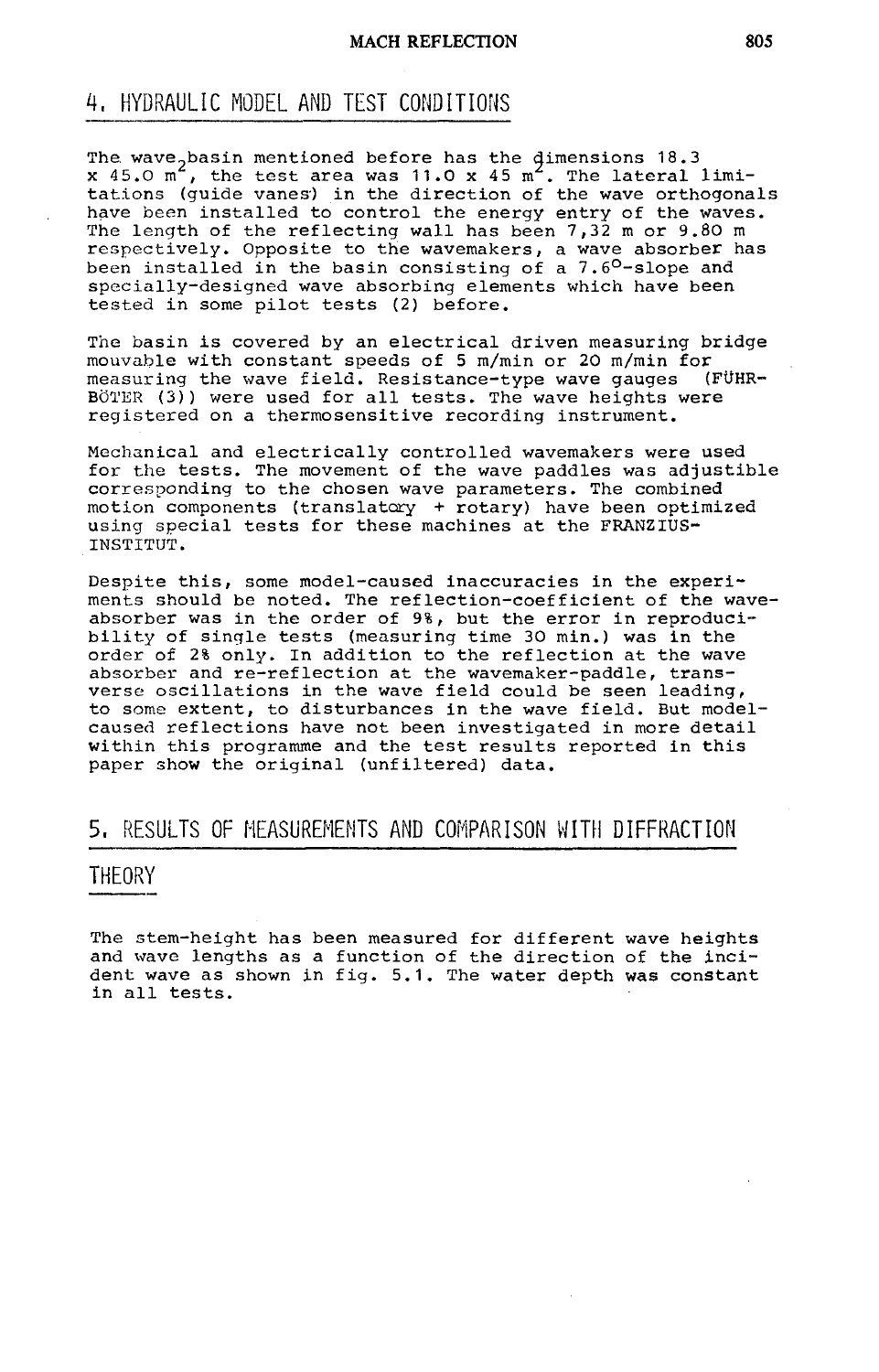For example, the stem-heigths for a wave length of  $L = 100$  cm are plotted in fig. 5.1 to 5.4. The full lines show the theoretical development of the stem according to the diffraction theory. The stem-height increases with an increasing angle  $\Theta_{\sim}$  of the incoming wave, as demonstrated by NIELSEN and HAGER (see fig.2.1). Because the theoretical and experimental results werc in good agreement, the thcoretical development of the stem as a function of the wall-length has been summarized for different angles  $\Theta_{0}$  in fig. 5.5.

The oscillating data in fig. 5.1 to 5.4 may be explained by model-caused disturbances (see chapter 4). After about 2/3 of the wall length, the differences between the measured results and the theoretical curve are somewhat greater than at the beginning of the wall. These deviations may be explained by the fact that in addition, a diffraction wave is caused by the end of the wall which is superimposed with the wave field.

For the test conditions given in Tab.1 the stem-widths in front of the wall have also been measured (x/L spaced equidistantly). As an example fig. 5.6 shows the experimental and corresponding theoretical results for an angle of incidence  $\theta_0 = 20^\circ$ .

The agreement between theory and measurement can be seen rather well. The trough bounding the stem-width becomes steeper and narrower in proportion to the stem-wave's propagation along the wall .

The scattering of the data may be cxplained by modelcaused disturbances (see chapter 4) as mentioned before.

Test conditions

| н<br>(c <sub>m</sub> )     | L<br>(cm) | Θ<br>o<br>O | d<br>(c <sub>m</sub> ) |
|----------------------------|-----------|-------------|------------------------|
| $\frac{2}{3}, \frac{2}{6}$ | 100       | 10<br>15    |                        |
|                            | 150       |             | 25                     |
| 4,3                        | 200       | 20<br>25    |                        |

Tab. <sup>1</sup>

The examples of fig. 5.1 to 5.6 have shown that the diffraction theory describes totally the development of the stemheight at the reflecting wall as well as the wave pattern in front of the wall (stem-width). A comparison with the measurements of NIELSEN and HAGER (see fig. 2.1) although qualitative, confirms both theoretical and experimental results.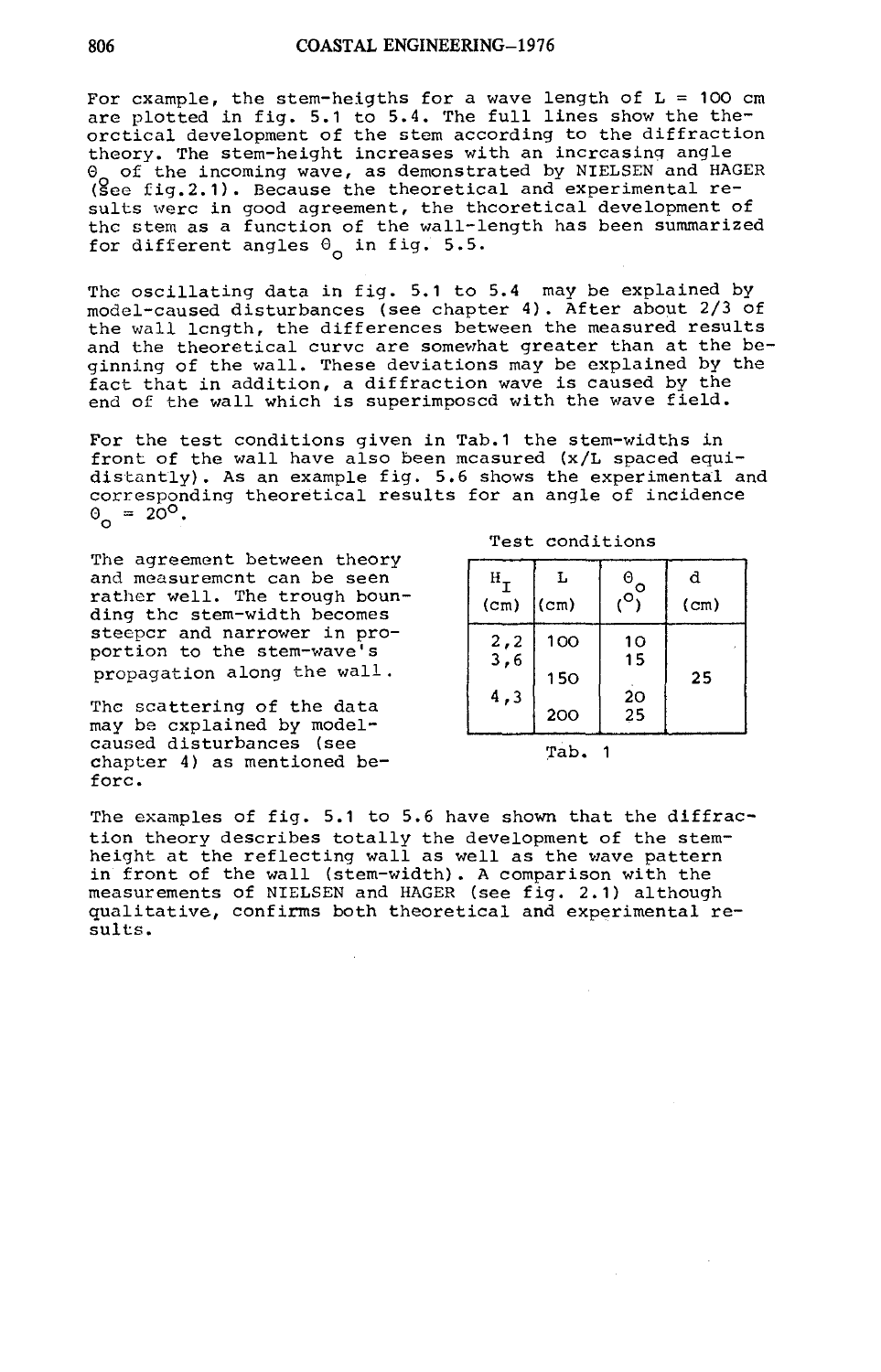The development of a second stem-wave as observed by NIELSEN with larger angles  $\Theta_{_{\text{\tiny C}}}$  of incidence and with a height also greater than double °the incident-wave height is approved by the diffraction theory, too. Fig.5.7 shows as an example, the water level normal to the wall at a distance of <sup>5</sup> wave lengths from the wall edge for wave-approach angles  $\Theta_{_{\bf C}}$  = 20 $^\circ$ , 25 $^\circ$  and 30 $^\circ$ . A second stem can be seen clearly.

# 6. CONCLUSION

Investigations with regular waves in connection with the so-called MACH-effeet have only been carried out by NIELSEN and HAGER.

From supplementary measuremerits and by comparing the results with the diffraction theory, it has been proved that the MACH-reflection, i.e. the increase of a wave up to more than double the height of the incoming wave striking a wall with an acute angle, should not to be seen as an analogy to gasdynamics.

On the contrary, the increase of the wave and the wave pattern before the wall is to be interpreted as a diffraction problem within a region of reflection.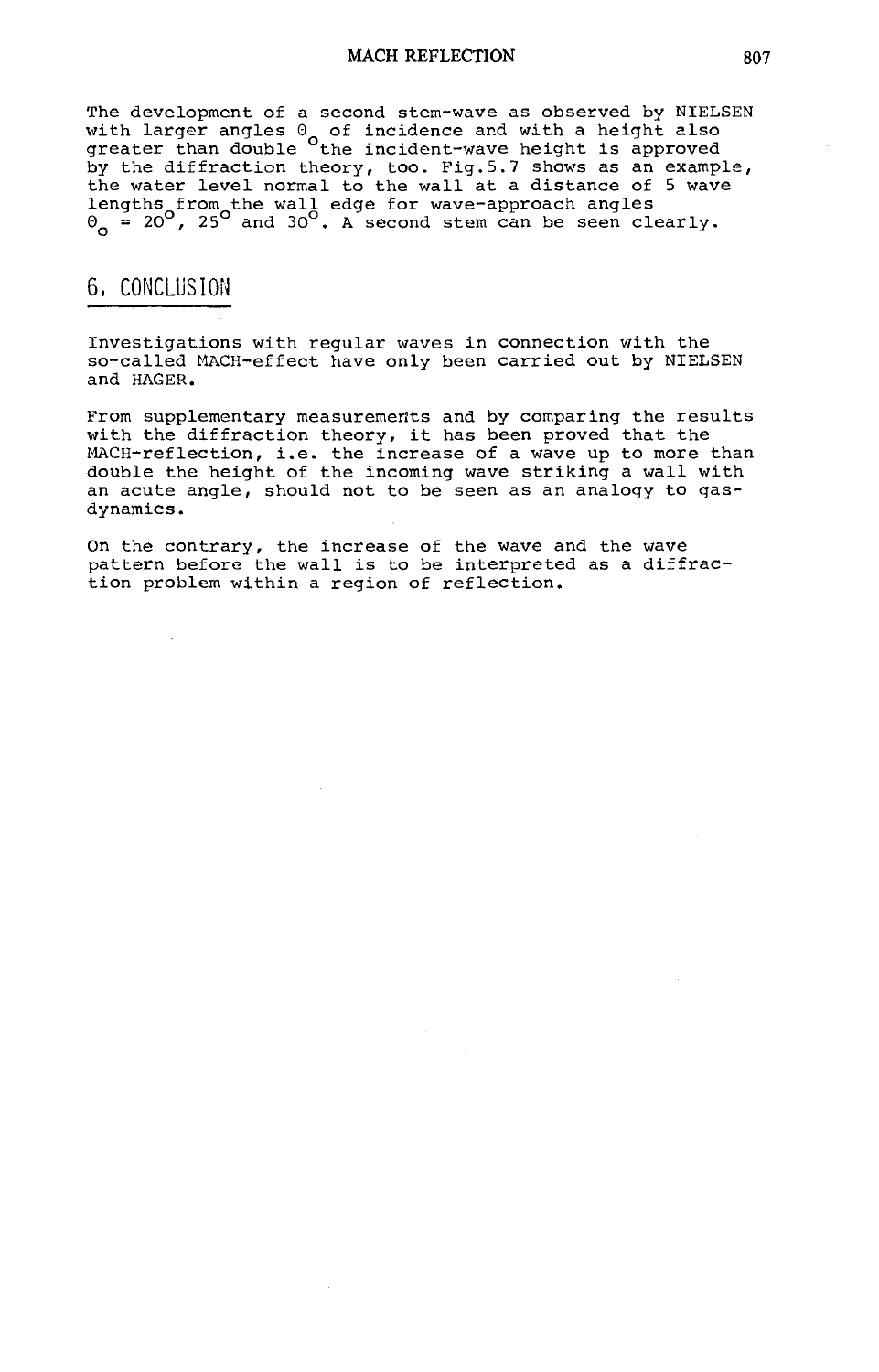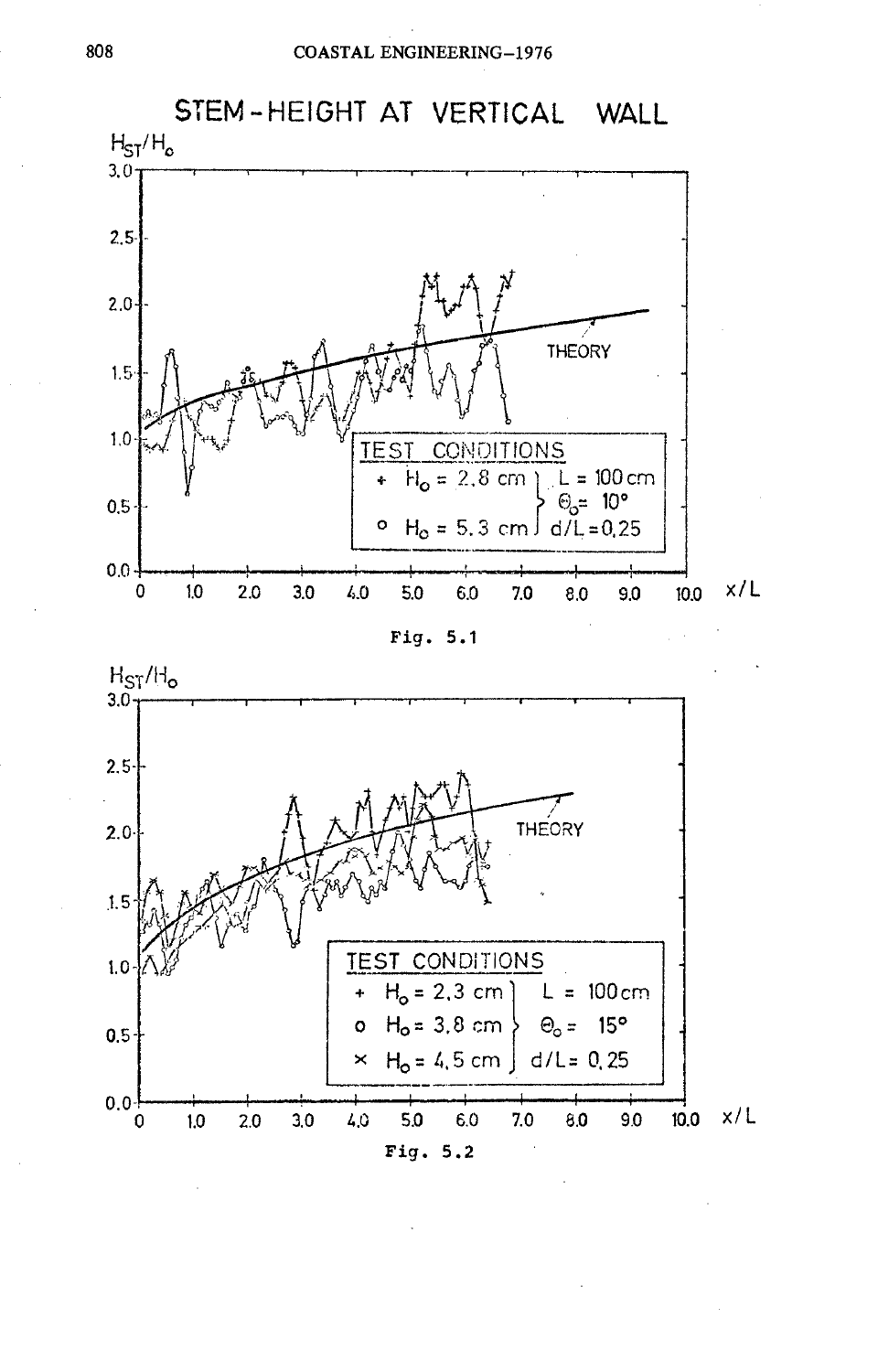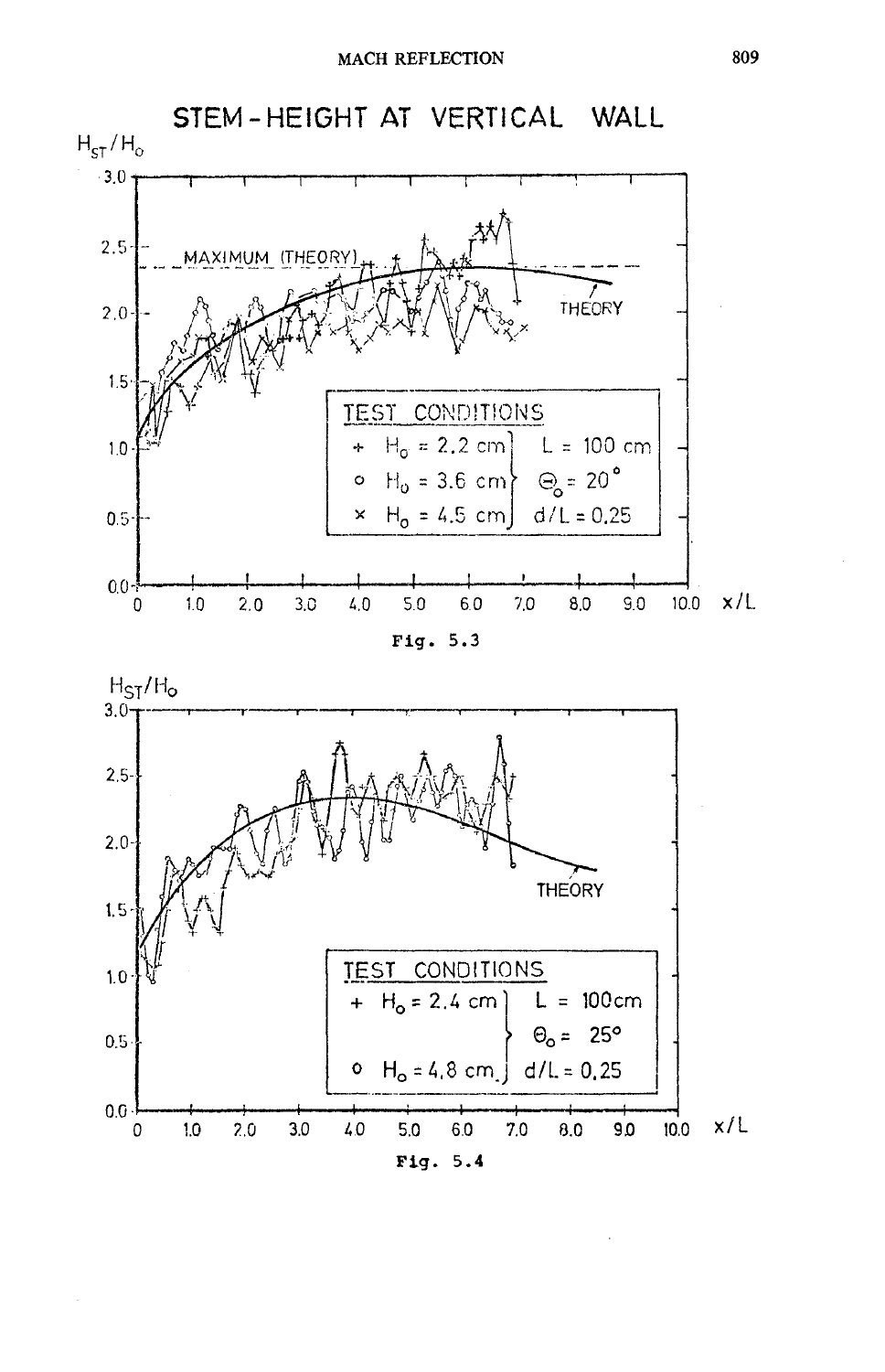





Fig. 5.7 Explanation of a 2.MACH-stem

 $\mathcal{A}$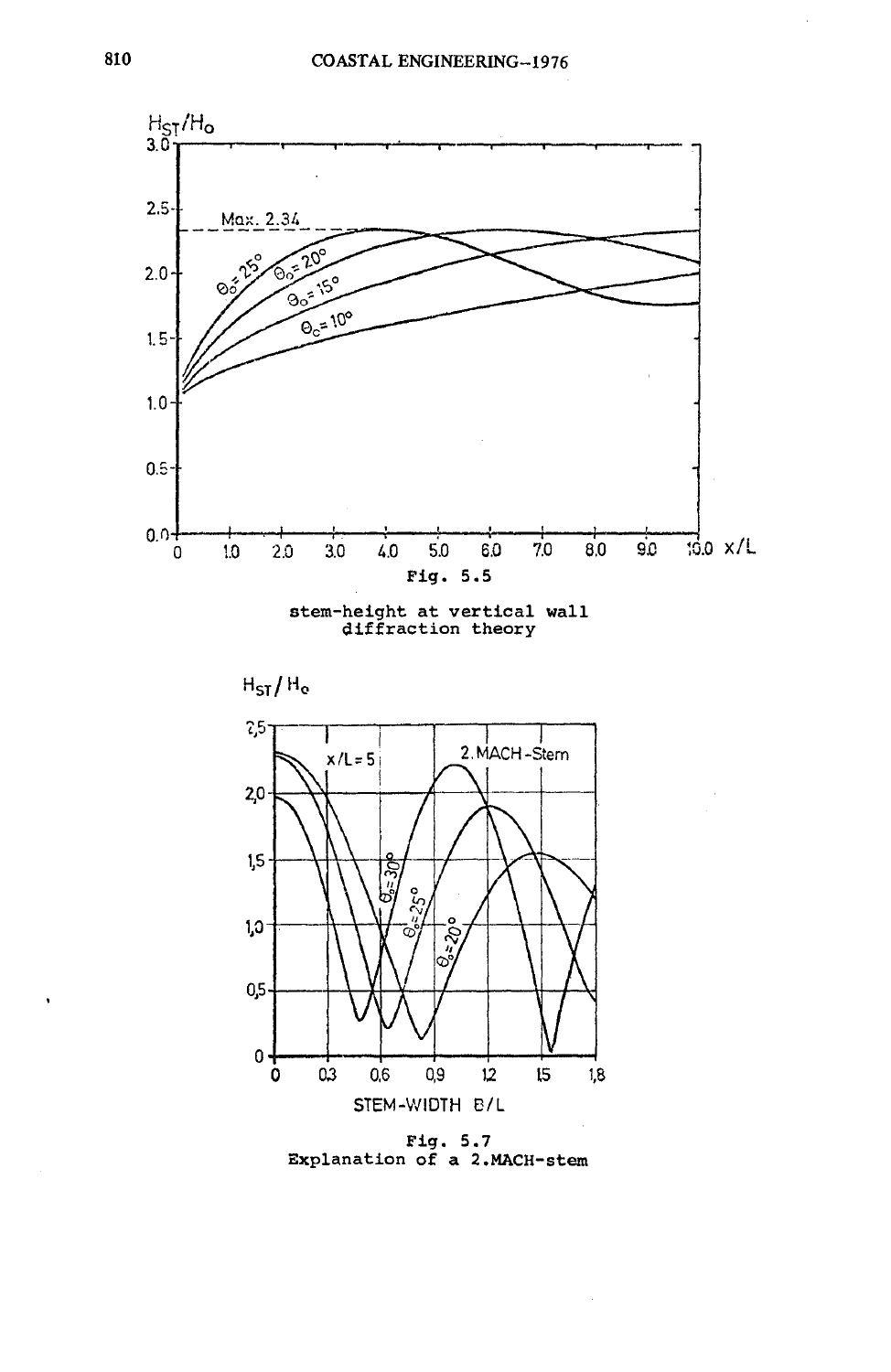

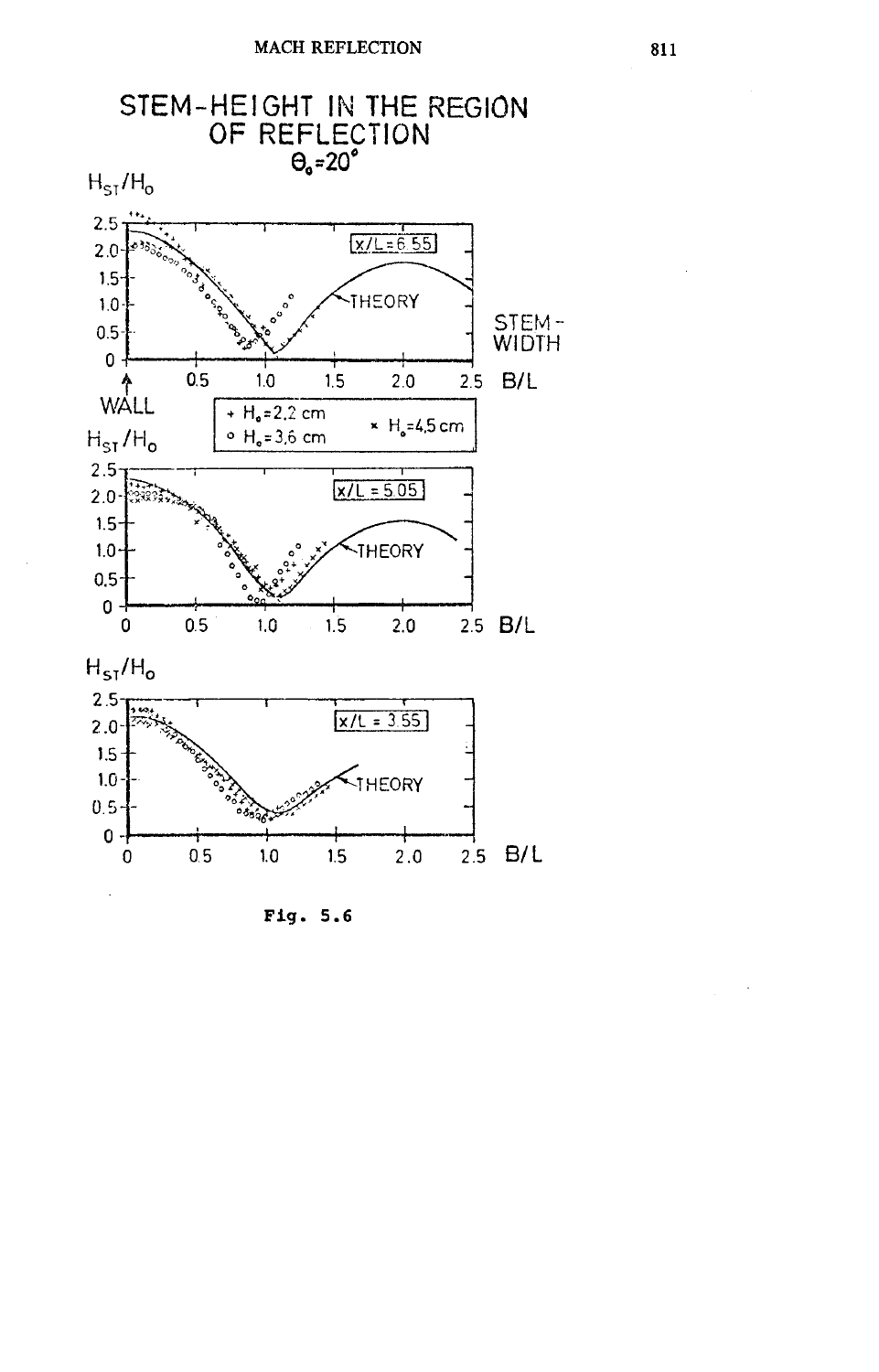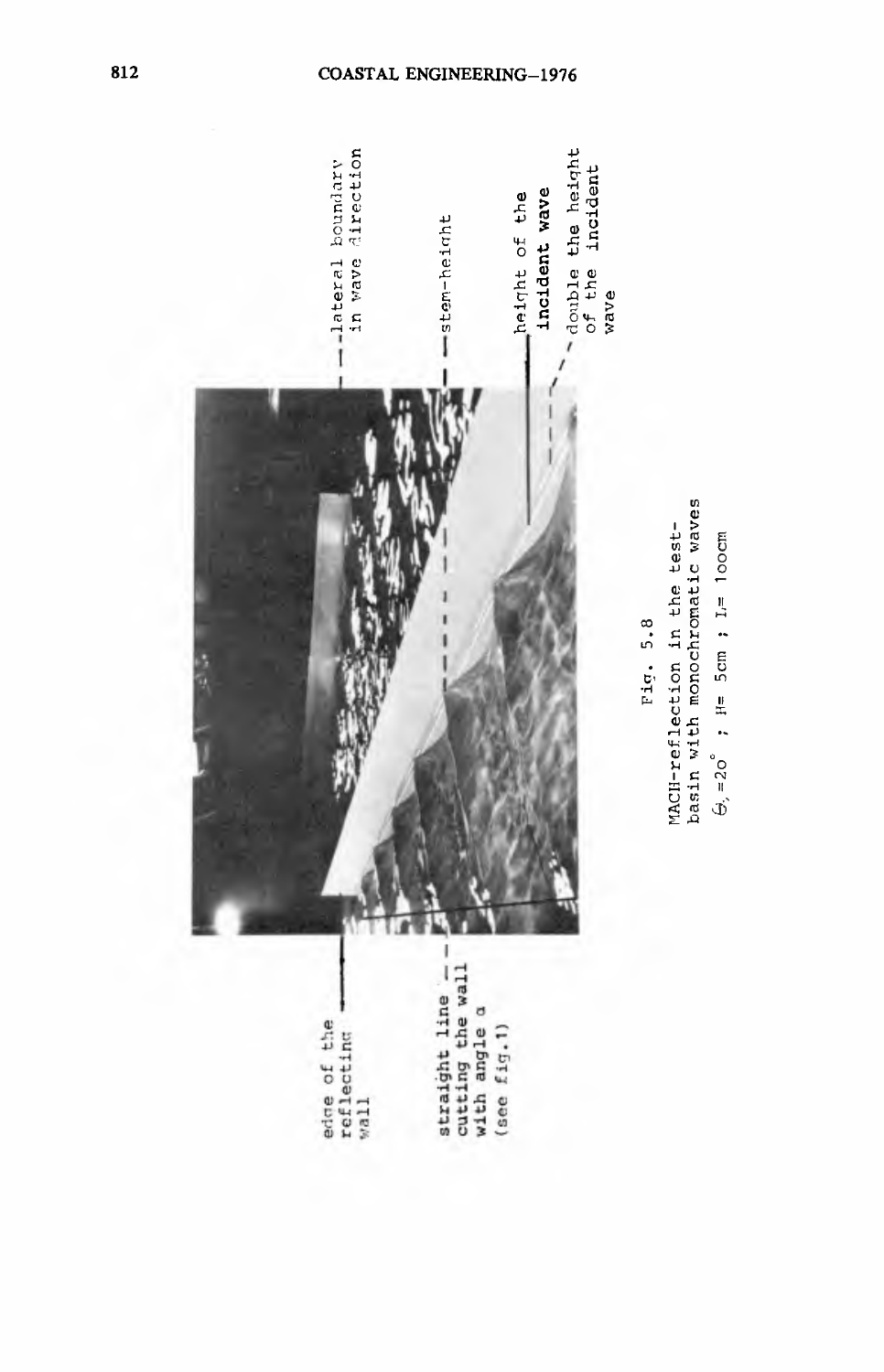### 7. REFERENCES

- 1. CHEN, T.C. Experimental study on the solitary wave reflection along a straight sloped wall at oblique angle of incidence, U.S.Army, Corps of Engineers, Beach Erosion Board, Tech. Memo.No. 124, 24 pp., March 1961
- 2. FALLDORF, W. Modellversuche zur Reflexion von Wellen an Dämpfungseinbauten, Diplomarbeit am Lehrstuhl für Verkehrswasserbau, TU Hannover, 1971, unver-6ffentlicht
- i. FUHRBOTER, A. Einige elektrische Meflverfahren im wasserbaulichen Versuchswesen, Mitteilungen des Franzius-Instituts fur Grund- und Wasserbau der Technischen Universität Hannover, Heft 17, 1960
- 4. HAGER, M. Untersuchungen iiber MACH-Reflexion an senkrechter Wand, Mitteilungen des Franzius-Instituts für Wasserbau und Kiisteningenieurwesen der Technischen Universität Hannover, Heft 42, 1975
- 5. NIELSEN, A.H. Diffraction of periodic waves along a vertical breakwater for small anales of incidence, Univ.of Calif., Berkeley, IER Rech. Rept. HEL-1-2, <sup>3</sup> <sup>3</sup> DO., Dec. 1962
- 6. PENNEY, W.G. and PRICE, A.T. The diffraction theory of sea waves and the shelter afforded by breakwaters, Philos. Transactions of the Royal Society of London, Series A, No. 882, Vol. 224, op. 236-253, March 1952
- 7. PERROUU, P.H. The solitary wave reflection along a straight vertical wall at oblique incidence, Univ. of Calif., Berkeley, IER Tech.Rept.99-3,93 pp.,Sept.1957